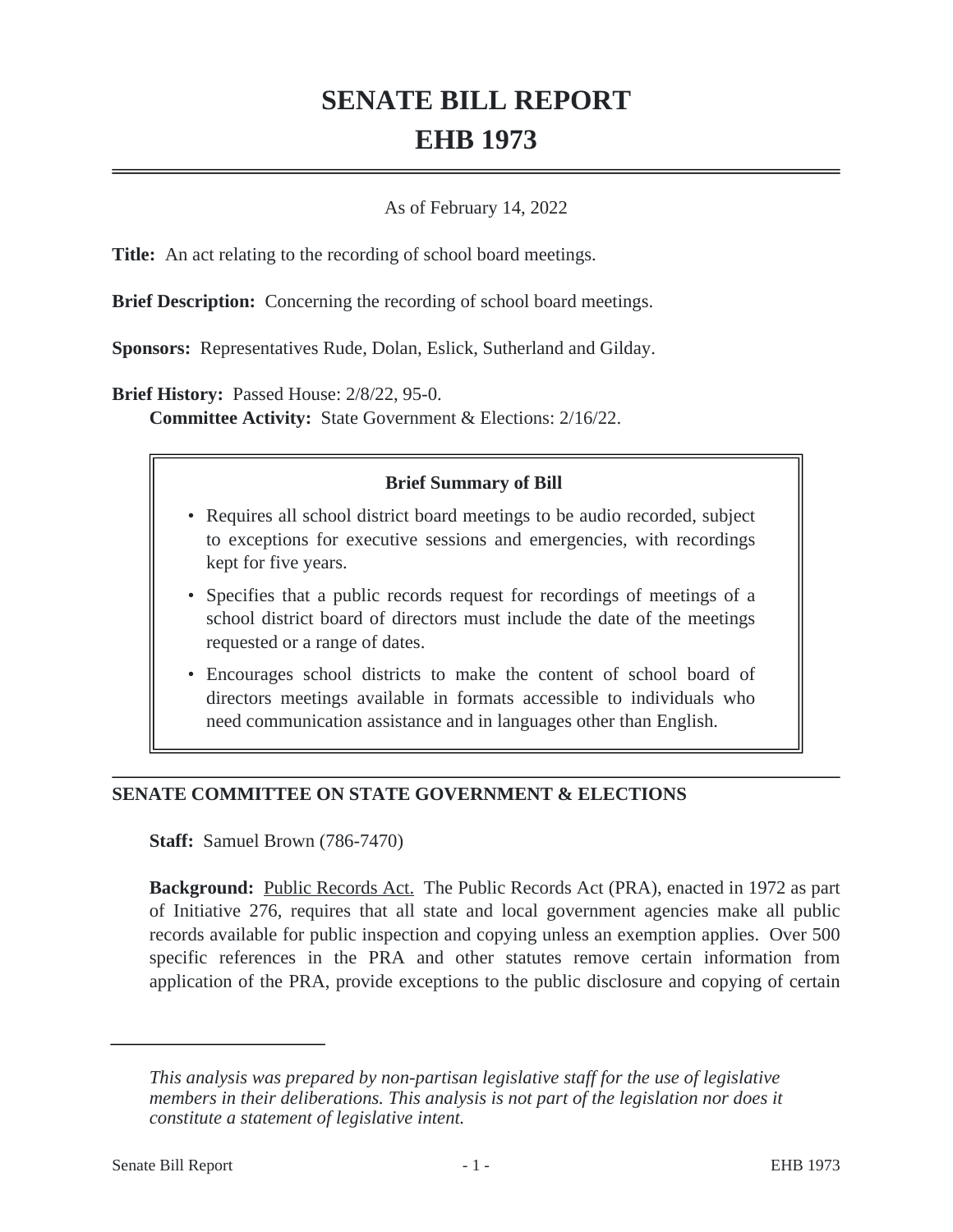information, or designate certain information as confidential. The provisions requiring public records disclosure must be interpreted liberally while the exemptions are interpreted narrowly to effectuate the general policy favoring disclosure.

A request under the PRA must be for identifiable records. A person cannot request all or substantially all of the records of an agency, but may request all of the records regarding a particular topic or containing a particular keyword or name.

Open Public Meetings Act. The meetings of the governing body of a public agency must, with limited exceptions, be open to the public. Any member of the public who wants to attend such a meeting must be permitted to do so without conditions, such as requiring the provision of a name or address, imposed on attendance. Governing bodies may not adopt any ordinance, resolution, rule, regulation, order, or directive outside of a properly noticed meeting that is open to the public.

The governing body may enter into executive session for deliberations, and exclude the members of the public from the executive session, under certain circumstances. Minutes must be taken at all regular and special meetings and subsequently made available for public inspection.

**Summary of Bill:** Recording School Board Meetings. Audio of comments made by the directors and the public, if formal public testimony was accepted, at all regular and special meetings of a school district board of directors at which a final action is taken or formal public testimony is accepted must be recorded. Executive sessions and emergency meetings need not be recorded.

Audio recordings must be kept for at least five years. Whenever possible, school districts are encouraged to make the content of school board of directors meetings available in formats accessible to individuals who need communication assistance and in languages other than English.

Requests for Recordings of School Board Meetings. Requests for recordings of meetings of a school district board of directors must specify the date of the meetings requested, or a range of dates. When a school district is searching for and providing records in response to a PRA request, the district must only consider whether the date of a meeting has been given.

Technological Issues. A school district does not violate the OPMA or PRA if it is unable to record, after attempting in good faith, or provide a recording of a meeting of the board of directors because of technical issues.

**Appropriation:** None.

**Fiscal Note:** Available.